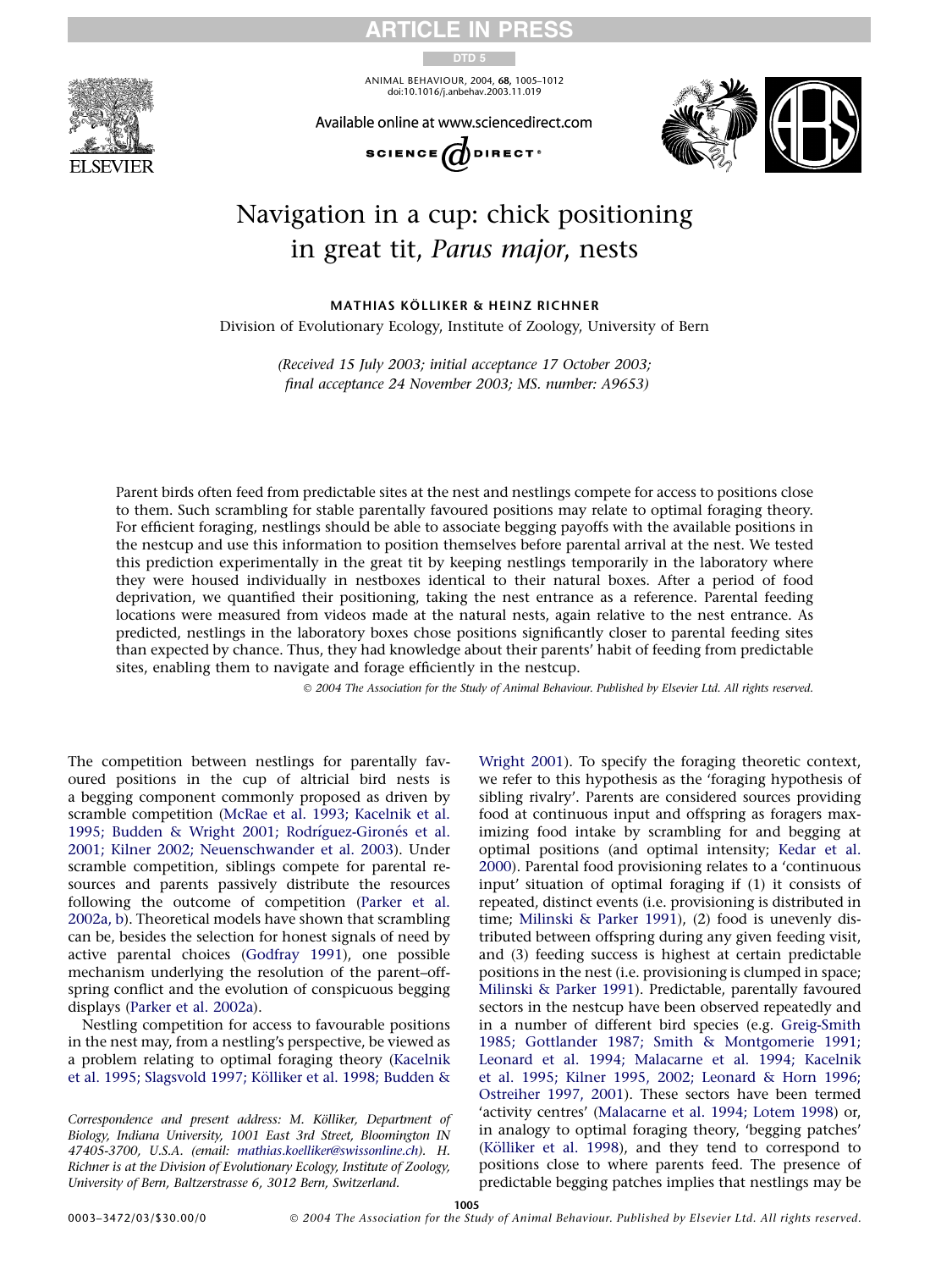able to measure and remember the begging payoffs associated with the available positions in the nest ([Kacelnik et al. 1995](#page-6-0)), and to navigate and forage correspondingly.

Consistent with the requirements of the foraging hypothesis of sibling rivalry, great tit parental food provisioning consists of highly repeated, distinct events. Parents mostly feed one single nestling during any given visit (the great tit is a typical 'single-prey loader'; e.g. [Perrins 1979\)](#page-7-0), use highly predictable feeding locations (Kölliker et al. 1998), and nestlings at positions close to the parental feeding location have greater chances of being fed (Rydén & Bengtsson 1980; Bengtsson & Rydén [1981](#page-7-0); M. Kölliker, unpublished data). In addition, and as expected if nestling positioning is a form of scramble competition, the frequency of position changes from one parental visit to the next increases with brood size ([Neuenschwander et al. 2003\)](#page-7-0). Thus, if great tit nestlings behave as optimal foragers and have knowledge of parental feeding locations, we predicted that they should approach predictable parental feeding locations in the absence of parents.

Most empirical studies have quantified nestling positioning during the parental visit when the parent, as the target of competition, is immediately available (see references above). They have not discriminated between simple scrambling during parental visits and a more sophisticated form of scrambling involving nestling knowledge of parental feeding locations. To directly test the prediction that nestling great tits have knowledge of parental feeding locations and choose positions accordingly, we performed an experiment where we temporarily separated nestlings from their parents at 10 days of age and then quantified their positioning. Parental feeding locations were measured later at the natural nest. We predicted that the distance between the angle chosen by the test nestlings in the laboratory box and the angle of a parent's feeding location should be less than that expected from random nestling positioning. We also present a detailed analysis of the assumptions of stable parental feeding sites and dynamic nestling positioning.

#### METHODS

### Navigation Experiments

The study was conducted in 1997 with a great tit population breeding in nestboxes in the 'Bremgartenwald', a forest adjacent to Bern, Switzerland. Great tits have been breeding in nestboxes in this population since 1992. The data were gathered during a cross-fostering experiment on the quantitative genetic basis of nestling begging call intensity (Kölliker et al. 2000).

When the nestlings were 10 days old, we selected two nestlings of intermediate size from each brood as test nestlings (Kölliker et al. 2000). After transfer to the laboratory, we placed the test nestlings individually in the laboratory boxes. To provide conditions as natural as possible during the laboratory trials, we used the same type of nestboxes as the ones in the forest for the housing of nestlings (inner measures:  $12.3 \times 12.3 \times 26$  cm), built artificial nests with moss, and added four nestling-sized cotton wool balls (fixed at 45 $^{\circ}$ , 135 $^{\circ}$ , 225 $^{\circ}$  and 315 $^{\circ}$ ) to simulate the squeezing among siblings in the natural nestcup.

When placing a nestling in the laboratory box, we always put it in the centre of the artificial nestcup with its head orienting towards the entrance hole. Nestlings were then food deprived for 150 min (Kölliker et al. 2000). Food deprivation did not affect nestling growth or survival. The change in body mass from the day of testing to 4 days after the experiment did not differ between the test nestlings and the unmanipulated nestlings (ANOVA: controlling for between-nest variation:  $F_{1,162} = 0.020$ ,  $P = 0.887$ ), and nestlings used in the experiment had a similar fledging success as their unmanipulated nestmates (logistic regression with binary dependent variable (fledged: yes/no):  $\chi_1^2 = 0.462$ ,  $P = 0.497$ ).

We filmed the nestlings in the laboratory boxes at the end of the food-deprivation period for later quantification of positioning. The video camera was installed on a tripod vertically above the laboratory box and on the side of the nest entrance.

Using the videos, we quantified nestling positioning that occurred prior to manual stimulation of begging for the recording of their begging calls (Kölliker et al. 2000). Nestlings therefore chose positions without human interference. Their positions were quantified by subdividing on the video monitor the surface of the laboratory box into 12 equally large arcs, each encompassing 30°. Nestling position was taken as the arc into which the centre of the nestling's head fell (Kölliker et al. 1998). The entrance hole was taken as the circular origin.

After food deprivation, we fed each nestling with one bee larva to partly compensate for food deprivation, marked them individually with small spots of acrylic paint on their heads, and brought them back to their natural nests. They were placed back in the natural nest at a random position in the nestcup. To obtain the data on feeding locations of the parents, we filmed the activities in the nest during the next 90 min. For quantification of parental feeding locations, we subdivided the nest on the video monitor into 12 equally large arcs (each encompassing  $30^{\circ}$ ) and took the position of the parent's head shortly before feeding (when they typically 'freeze' for a short moment; Bengtsson & Rydén 1981). Again, we took the entrance hole as the circular origin.

The parental feeding location was estimated by the circular mean from the last 10 visits of each parent on the 90-min videos. Feeding visits were considered from the end of the films backwards. The first quantified parental visit occurred an average  $\pm$  SD of 59  $\pm$  19 min after the start of the film, which ensured that test nestlings had enough time to return to hunger levels typical for their broods. One hour after return to natural nests, the postural begging intensity (measured on an ordinal scale; for details see Kölliker et al. 1998) of food-deprived nestling great tits did not differ significantly from the postural begging intensity of unmanipulated control nestlings (Wilcoxon one-sample signed-ranks test:  $S = 180.5$ ,  $N = 66$ ,  $P = 0.230$ ). We took a fixed number of feeding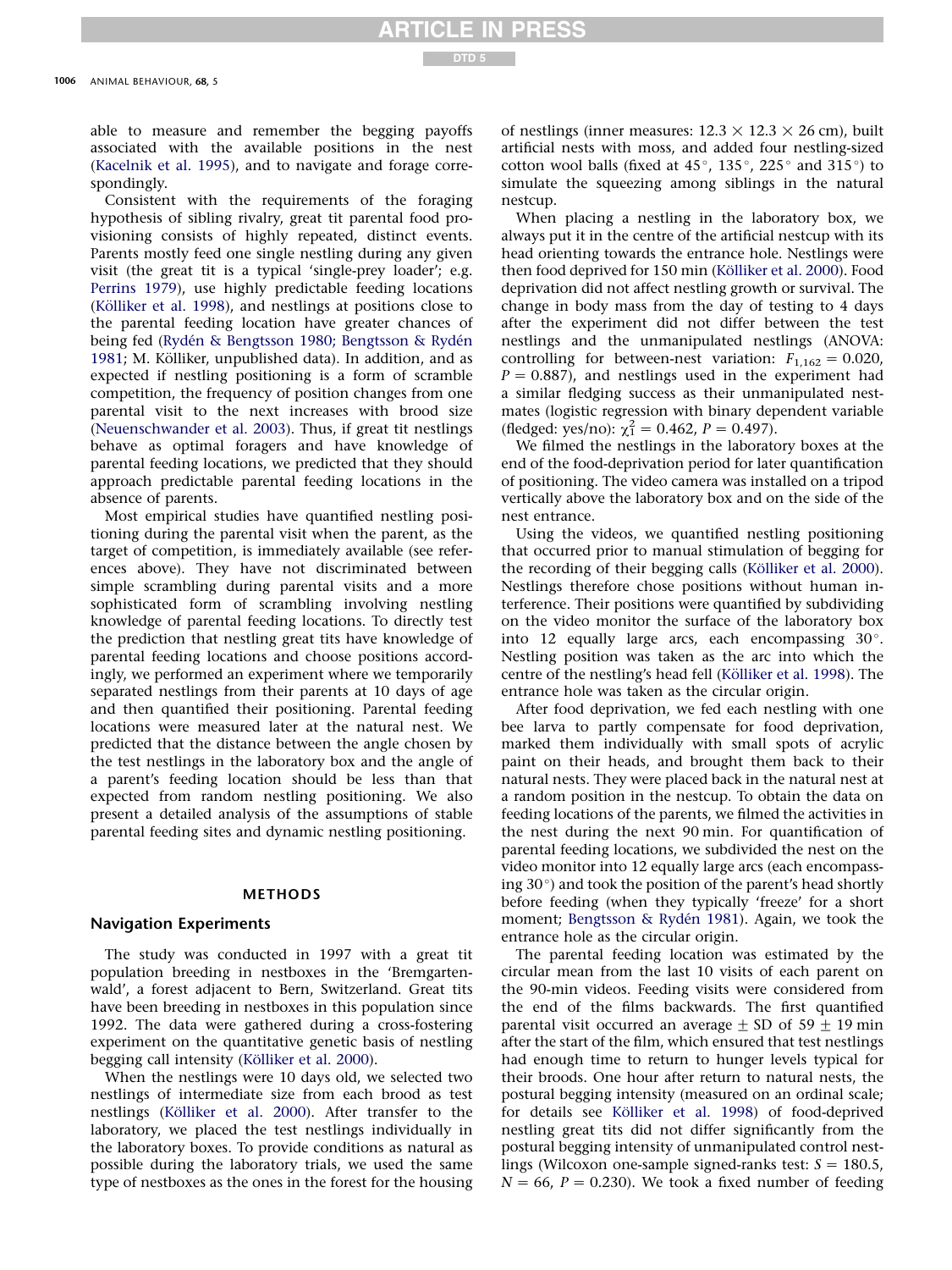visits (rather than a fixed time span) per parent to obtain constant accuracy in the estimates of mean parental feeding locations and their variance.

It is important to note that the experimenter did not affect nestling positioning through the manual stimulation of begging (position was quantified before stimulation), and he was blind with respect to parental feeding locations (which were quantified after the experiments on nestling positioning).

#### Statistical Analyses

The number of subjects used in the experiment was 106 nestlings from 53 nests. One nest was excluded because of technical problems during filming at the natural nest. Final sample size was 104 nestlings and 52 nests, respectively. Among the 104 test nestlings, 26 showed no sign of activity. They mostly seemed to be sleeping. Analyses of nestling positioning were conducted and are presented both including and excluding these 26 inactive nestlings.

We used circular statistical methods ([Batschelet 1981;](#page-6-0) [Fisher 1993\)](#page-6-0) to calculate means, measures of variability and correlation coefficients. We did not explicitly consider a central position in the nestcup. This position, although often a quite favourable one (e.g. [Greig-Smith 1985;](#page-6-0) [McRae et al. 1993](#page-6-0)), does not add to the directionality in nestling positioning in which we were interested. It is by definition equally distant from any potential parental feeding location.

We tested two nestlings per nest, which were not independent from each other statistically. To circumvent this problem but retain the full information content of the data, we used resampling techniques where only one nestling per nest was selected randomly at each resampling step. Thus, each sample drawn from the full sample consisted of 52 nestlings from different nests (i.e. they were independent statistically) with a random combination of nestlings between nests at each turn. We conducted the random resampling with replacement, which is bootstrap sampling ([Fisher 1993; Chernick 1999\)](#page-6-0), to obtain accurate estimates of variability. We drew by this method 5000 bootstrap samples from the database.

For each bootstrap sample, we calculated the median absolute angular distance between nestling positioning in the laboratory and the parental feeding location at the nest. The median, rather than the mean, was chosen because of the positive skew in the distribution of observed angular distances.

Because great tit mothers and fathers often use distinct locations for feeding (Kölliker et al. 1998), the angular distance was calculated towards the closer of the two available parental feeding locations. By choosing the closer parental feeding site, we potentially overestimated the accuracy of nestling positioning and had to control for this potential bias statistically (see below). In addition, great tit parents have an overall tendency to feed from the rear of the nest (Kölliker et al. 1998). It is possible that the nestlings in the laboratory trials also tended to position themselves towards the rear, for reasons unrelated to

parental feeding locations per se (e.g. because the camera was installed on the side of the nest entrance).

We controlled statistically for these two potential sources of a bias by using permutation tests. For each bootstrap sample, we randomly re-paired measures of nestling position and parental feeding location 50 times and, as done previously for the real parent–offspring pairs, calculated from these random pairings the median angular distance of nestling positioning to the closer of the two available parental feeding locations. By using this method, we controlled for the potential bias when calculating angular distances to the closer of two parental feeding locations by including the same bias in the null expectation generated through the permutation test. Also, the comparison between the median angular distance of the real estimates and the estimates from the random pairings was done within the empirical overall distribution of nestling positions and parental feeding locations, ensuring that any overall tendency in a certain direction was excluded from our statistical test.

Statistical significance in this analysis was assessed by means of bootstrap P values [\(Fisher 1993\)](#page-6-0). Estimates for nestling positioning towards parental feeding locations are provided with bootstrap 95% confidence intervals. One-tailed P values were calculated as one minus the proportion of bootstrap samples where the observed median angular distance was smaller than the median angular distance expected from the random permutations ([Fisher 1993](#page-6-0)). Our alternative statistical hypothesis of nestling positioning towards parental feeding location was directional a priori (i.e. angular distance was expected to be smaller, and not larger, than expected by chance). To avoid one-tailed testing but retain the directionality of our alternative hypothesis, we calculated directional P values and asymmetric 95% bootstrap confidence intervals ([Rice](#page-7-0) [& Gaines 1994\)](#page-7-0). The one-tailed P values obtained from bootstrap sampling were multiplied by 1.25, according to the convention set by [Rice & Gaines \(1994\).](#page-7-0) P values calculated based on this approach were denoted as  $P_{\text{boot}}$ . Correspondingly, for the 95% confidence intervals, the upper and lower error tails from the bootstrap distribution were taken as 3.75% and 1.25%, respectively.

Analyses between nests of the overall directionality of parental feeding locations and the stability of parental feeding locations (see below) involved permutation tests without bootstrap sampling because the data were already on the appropriate statistical level (i.e. the nest). For these analyses, P values were nondirectional and two-tailed, and calculated based on 5000 permutations. They were denoted as  $P_{\text{perm}}$ .

# Predictability of Nestling Positioning and Parental Feeding Locations

The relative predictability of parental feeding locations and nestling positions was quantified from data collected independently from the experiment described above, in 1995 ( $N = 65$  nests) and 1996 ( $N = 12$  nests). The data from the 2 years were analysed separately (and towards different aspects of stability of parental feeding locations;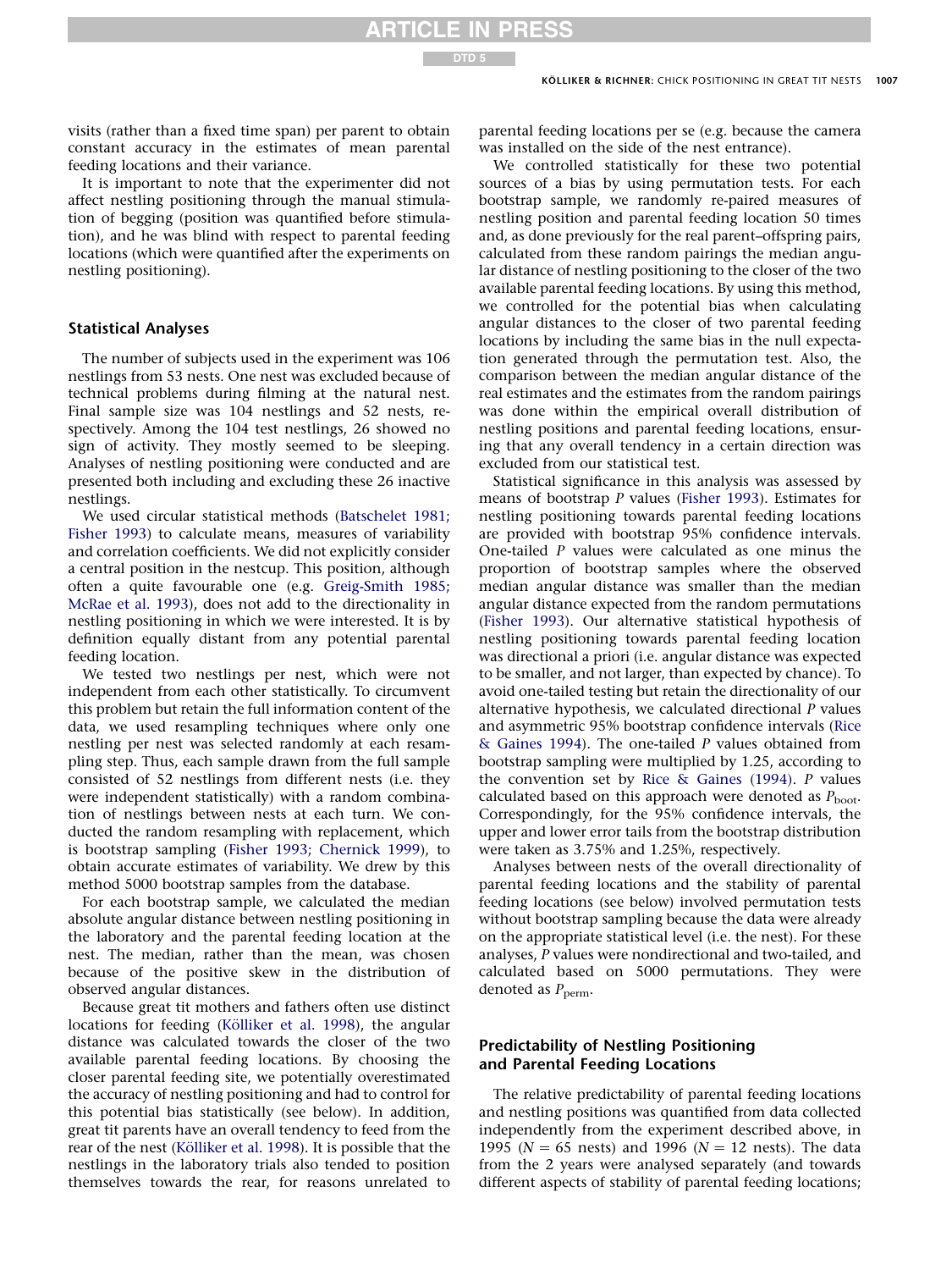see below) because the breeding pairs sampled in 1996 were mostly pairs contained in the 1995 sample. In all these nests, we marked all the nestlings at the age of 10 days after hatching with small spots of Bordeaux red acrylic paint on their heads (Kölliker et al. 1998). Videos were taken at the age of 10 days in 1995, and at both 6 days and 10 days in 1996. We quantified both nestling positions and parental feeding locations at the age of 10 days, whereas for the brood age of 6 days, only data on parental feeding locations were available (nestlings were not individually marked at age 6 days). Nestling positions were taken before the parent arrived at the nest and before nestlings had started begging, and a categorical measure of individual postural begging intensity was taken at parental arrival (for details see Kölliker et al. 1998). In each nest, one nestling was food deprived and one fed to satiation for 2 h prior to the start of filming (Kölliker et al. 1998). The positioning activities of these two nestlings were included in the analysis because we were interested in the description of the per-brood averages of levels of nestling positioning activities only. In this analysis, the behaviour of the two manipulated nestlings effectively cancelled out each other's effect.

For both the analysis of nestling positioning and parental feeding locations, an initial parental feeding visit  $(v_0)$  was set as a baseline to which the subsequent six visits  $(v_i: i = 1-6)$  were correlated in turn by use of circular correlation. We calculated circular correlations based on the coefficient  $r_t$  [\(Fisher & Lee 1983; Fisher 1993](#page-6-0)), which estimates the degree of 'linear' association between two circular variables ([Fisher & Lee 1983](#page-6-0)) and can be considered the circular counterpart to the Pearson's correlation coefficient of linear statistics [\(Fisher 1993](#page-6-0)). The change in the value of  $r_t$  with increasing degree of time spacing (in terms of number of feeding visits) between  $v_0$  and  $v_i$ represents an estimate for the decay of predictability over time and thus can be used as a measure for the extent of position changes for both nestlings and parents. To temper the potential impact of the individual feeding visit set as the initial visit  $(v_0)$ , we ran the analysis eight times, starting by taking the first feeding visit analysed from the videos as the first initial visit, the second as initial visit number two, and so forth. The mean  $r_t$  of the eight runs was taken as the final measure of predictability.

We calculated  $r_t$  for the parental feeding locations from the between-parent (co-)variation in feeding location, and for mothers and fathers separately. As a consequence, we obtained one point estimate for  $r_t$  for the whole sample of nests and for each sex, respectively. We calculated  $r_t$  for nestling positions from the within-nest and betweennestlings (co-)variation in positions, resulting in 65 estimates of  $r_t$ . Nestling positions were considered separately for visits by mothers and fathers, and the values of  $r_t$  from maternal and paternal visits were then averaged to get the final measure of nestling predictability. For nestling positions, it was possible to calculate 95% bootstrap confidence intervals for  $r_t$ . This analysis was carried out on the 1995 sample ( $N = 65$ ). The 1996 sample ( $N = 12$ ) was used to assess the stability of parental feeding locations over 4 days (locations at brood age 6 days versus age 10 days).

All the statistical analyses and simulations were conducted using SAS statistical software, version 8.2 for Windows [\(SAS Institute 1999\)](#page-7-0). Algorithms for circular statistics, bootstrap sampling and permutation tests were written as SAS-macros following the methodology of [Fisher \(1993\)](#page-6-0) and [Chernick \(1999\)](#page-6-0).

#### RESULTS

# Nestling Positioning towards Parental Feeding Locations

As predicted, nestlings preferentially chose positions in the laboratory box towards the direction of a feeding location of one of their provisioning parents. The absolute angular distance between nestling positioning and the closest available parental feeding location was smaller than the angular distance expected from chance alone (Fig. 1). In the analysis based on the full sample, nestlings chose positions towards directions  $48.8^\circ$  from a parental feeding location, which was  $23.3^{\circ}$  (32.3%) closer than expected from random positioning (Fig. 1a). This effect was statistically significant ( $P_{\text{boot}} = 0.044$ ). Somewhat more accurate nestling positioning was suggested when the 26 inactive nestlings were excluded. In the analysis based on the subsample, nestlings chose positions towards directions  $38.5^{\circ}$  from a parental feeding site (Fig. 1b). This was  $22.6^{\circ}$  (37.0%) closer than expected from random positioning ( $P_{\text{boot}} = 0.014$ ).

Maternal and paternal feeding locations were chosen by nestlings at comparable frequencies. The proportion of cases with preference for the maternal location was 0.529 in the full sample (bootstrap confidence interval: 0.432– 0.663;  $P_{\text{boot}} = 0.257$ ), and 0.469 (bootstrap confidence interval: 0.358–0.597;  $P_{\text{boot}} = 0.841$ ) in the subsample.

As expected if nestling positioning was dynamic and did not reflect a potential nestling preference towards a typical position within the nestcup, there was no significant



Figure 1. Nestling positioning towards parental feeding locations: (a) full sample  $N = 105$  nestlings; (b) subsample excluding 26 inactive nestlings. The dashed line indicates the angular distance between nestling positioning and parental feeding location expected through random nestling movements (estimated by use of permutation tests). The mean and bootstrap 95% confidence intervals are shown.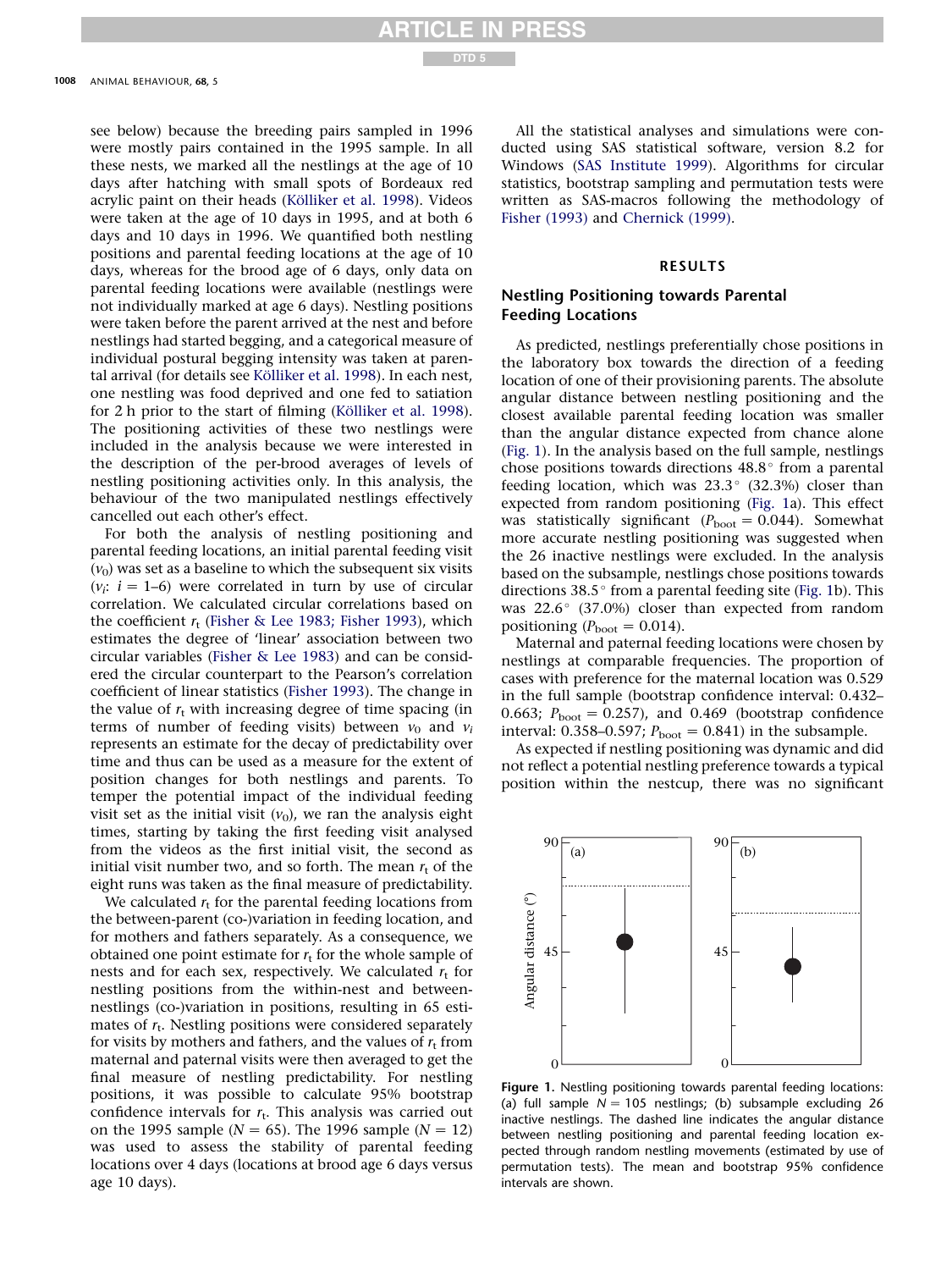<span id="page-4-0"></span>correlation between nestling positioning in the laboratory and at the nest close in time to when parental feeding locations were quantified (i.e. approximately 60 min after return to the nest;  $r_t = 0.002$ ,  $N = 98$ ,  $P_{\text{perm}} = 0.772$ .

# Distribution of Parental Feeding Locations and Nestling Position Choices

Among parents, there was ample variation in feeding locations between mothers and between fathers (Fig. 2). Both sexes had an overall tendency to prefer locations at the rear of the nest. Maternal feeding locations were centred around the mean  $\pm$  circular SD direction of 161  $\pm$  71.02 $^{\circ}$ (Rayleigh test:  $r = 0.46$ ,  $N = 52$ ,  $P_{perm} < 0.001$ ; Fig. 2a), and paternal feeding locations centred around the mean -  $\pm$  circular SD direction of 188  $\pm$  54.50° (Rayleigh test:  $r = 0.64$ ,  $N = 50$ ,  $P_{perm} < 0.001$ ; Fig. 2b). The mean absolute angular distance between feeding locations of great tit mothers and fathers was 73.3 $\degree$  (range 0.2–174.0 $\degree$ ). All these observations are quantitatively very close to the ones described in Kölliker et al. (1998).

Positions chosen by nestlings in the laboratory trials were distributed widely over the circle (Fig. 2c). Excluding the 26 inactive subjects (Fig. 2c; white bar), there was a slight but significant tendency for nestling positioning towards the right-hand rear of the nestbox (mean  $\pm$  circular SD direction = 238  $\pm$  99.70°; Rayleigh test:  $r = 0.22$ ,  $N = 78$ ,  $P_{\text{perm}} = 0.002$ ; Fig. 2c).

# Dynamics of Nestling Positioning and Predictability of Parental Feeding Sites

The 'decay' plot presented in [Fig. 3](#page-5-0) reveals that feeding locations of mothers and fathers were constantly predictable over time, whereas the predictability of nestling positions decayed rapidly and significantly from one parental visit to the next. Parental feeding visits were stable not only over a couple of visits, but also over several days. The correlation between the mean maternal/paternal feeding location (based on 10 visits) at brood age 6 days versus brood age 10 days was strong and highly significant for both mothers ( $r_t$  = 0.81, N = 12,  $P_{\text{perm}}$  < 0.001) and fathers ( $r_t = 0.94$ ,  $N = 11$ ,  $P_{perm} < 0.001$ ).

The predictability from an initial visit to its first subsequent visit  $(0-1)$  was similar and not significantly different for nestling positions and parental feeding locations, but contrary to parental feeding locations, the predictability of nestling positions decayed rapidly afterwards ([Fig. 3](#page-5-0)). Although nestling predictability remained statistically significant throughout the six visits analysed here (note that the 95% confidence intervals never cross the  $X$  axis in [Fig. 3](#page-5-0)), the extent of predictability decreased substantially and to quite low values of  $r_t$ .

# **DISCUSSION**

We have shown that great tit nestlings have knowledge of their parents' feeding locations and position themselves



Figure 2. Circular distribution of the typical (a) maternal and (b) paternal feeding locations around the nestcup at natural great tit nests, and of (c) nestling positioning in laboratory boxes. The typical individual maternal and paternal feeding locations were calculated as the mean location of 10 feeding visits. The axis added to the bar at 180 $^{\circ}$  indicates the number of (a) mothers, (b) fathers or (c) nestlings. Note that, due to the interdependence, the univariate distributions displayed in (a), (b) and (c) do not allow conclusions to be drawn on the within-nest angular distances either between maternal and paternal feeding locations or between nestling positioning in the laboratory and a parental feeding location. The white bar in (c) corresponds to the 26 inactive nestlings.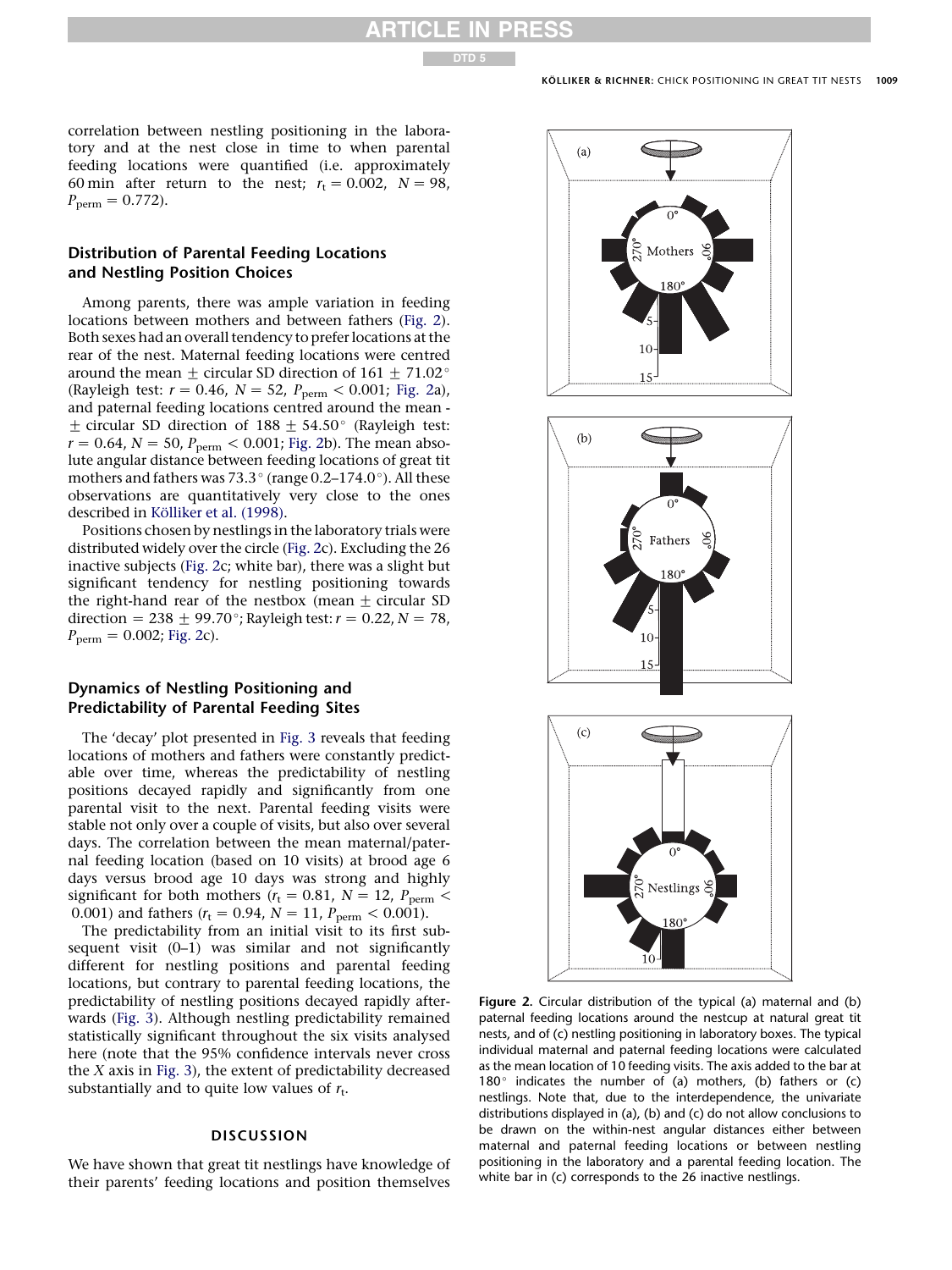# N PRESS

DTD 5

<span id="page-5-0"></span>

Figure 3. Decay plot for the predictabilities of parental feeding locations and nestling positions. The X axis indicates the spacing in terms of the number of parental visits between the correlated variables. The Y axis is the predictability, calculated as the circular correlation coefficient  $r_t$ . The predictability at 0–1 corresponds to  $r_t$ between the initial and the first subsequent feeding visit, 0–6 to  $r_t$ between the initial and the sixth subsequent feeding visit. The first eight feeding visits from the videorecordings were each set as initial visit in turn, and the average values of these eight runs are shown (indicated by  $k$ ). k is declining with increasing spacing due to the insufficient number of total feeding visits available at some nests. Bootstrap 95% confidence intervals are shown for nestling positions. Nestling positions were quantified before parents arrived at the nest. Data are from 1995.

in the direction of those locations without a parent being present. Our results suggest that nestlings are able to associate begging payoffs (higher when closer to the parent; see Introduction) with specific locations in the nestcup. This capacity would allow competitive and/or hungry nestlings to occupy 'pole positions' before parental arrival when the parent as the target of competition is not available. The cavity entrance appears to be a cue that nestlings use for orientation, but it is not the target for competition.

The only straightforward 'landmark' available for orientation in our experimental setting was the nest entrance hole. All other cues were excluded experimentally. Nestlings may also use information from nest and cavity structure for orientation, however. Use of an innate geomagnetic compass (see e.g. [Wiltschko & Wiltschko 2002](#page-7-0)), which is somewhat speculative because the great tit is a nonmigratory bird, was also ruled out because the laboratory boxes were installed with the nest entrance holes towards the west whereas the entrance holes in the forest tend to orient towards east. Thus, the effects reported here may underestimate the navigational capacities of great tit nestlings. Further research is required to reveal the full set of cues that nestling birds may use for navigation in the nest.

A critical requirement for interpreting our results as nestling navigation in the nestcup is that nestlings did not use typical positions to which parents may have actively adjusted their feeding locations (e.g. if a nestling in a given position stood out by begging very intensely). We reduced the risk that our test nestlings would stand out from the rest of the brood by feeding them before returning them to the nest, and by starting quantification of parental feeding locations 1 h, on average, after the start of videorecording (when begging levels of food-deprived nestlings had returned to average levels; see Methods). Additional analysis confirmed that this competing scenario is unlikely in the great tit. There was no correlation between the position chosen by the nestling in the laboratory and the position occupied in the natural nest close in time to when parental feeding locations were quantified. Such a correlation would be required, however, if nestlings in the laboratory chose their typical positions and parents later approached these typical positions at the natural nest. This lack of correlation was expected from our additional results of dynamic changes in nestling positions shown in Fig. 3.

The foraging hypothesis of sibling rivalry assumes predictable parental feeding locations and dynamic nestling positioning. The great tit largely conforms to these assumptions. The predictability of parental feeding locations remained very stable over time, even over periods as long as several days and potentially most of the nestling period. The mean of as few as 10 feeding visits provided a very good estimate of the typical parental feeding location over several days. Even though parents were somewhat variable in their location choice from visit to visit (average  $r_t \approx 0.65$ ; Fig. 3), most probably due to some degree of active choices towards immediate individual nestling positions (M. Kölliker, personal observations), this variation was restricted to a limited sector only. Simultaneously, the decay in the predictability of nestling positions over time was considerable, showing highly dynamic position adjustments by nestlings throughout the nestcup, and the lack of typical nestling positions (see also [Neuenschwander et al. 2003\)](#page-7-0). Whereas a nestling needs only one parental visit to get an accurate estimate of the typical parental feeding location, a parent would need to update the positions of all nestlings at each visit to achieve a similar precision in the longer run (see Fig. 3).

Our analyses suggest that nestling great tits approached parental feeding sites through positioning by approximately  $23^\circ$  as compared to random choices. To get a heuristic estimate of the benefit associated with the observed effect, we fitted regression models describing within-brood food distribution as a function of postural begging and angular distance of individual nestlings for both maternal (feeds<sub>m</sub> =  $1.8894 + 0.5491$  postural begging – 0.0084 angular distance) and paternal (feeds $_{\rm p}$  =  $1.9494 + 0.5030$  postural begging  $-0.0083$  angular distance) feeding (data from 1995). Both the postural begging intensity and the angular distance were significant  $(P < 0.001)$ . Fixing the postural begging intensity at the population average (1.74; i.e. assuming average postural begging behaviour), substituting the observed effect size into the equations, and summing the predictions for maternal and paternal provisioning suggests an increased feeding success through positioning on the order of 0.4 feeds per hour per nestling. This corresponds to an approximate 8% competitive advantage over a (hypothetical) randomly moving nestling. An 8% competitive advantage might be biologically relevant, especially under conditions of limited food availability.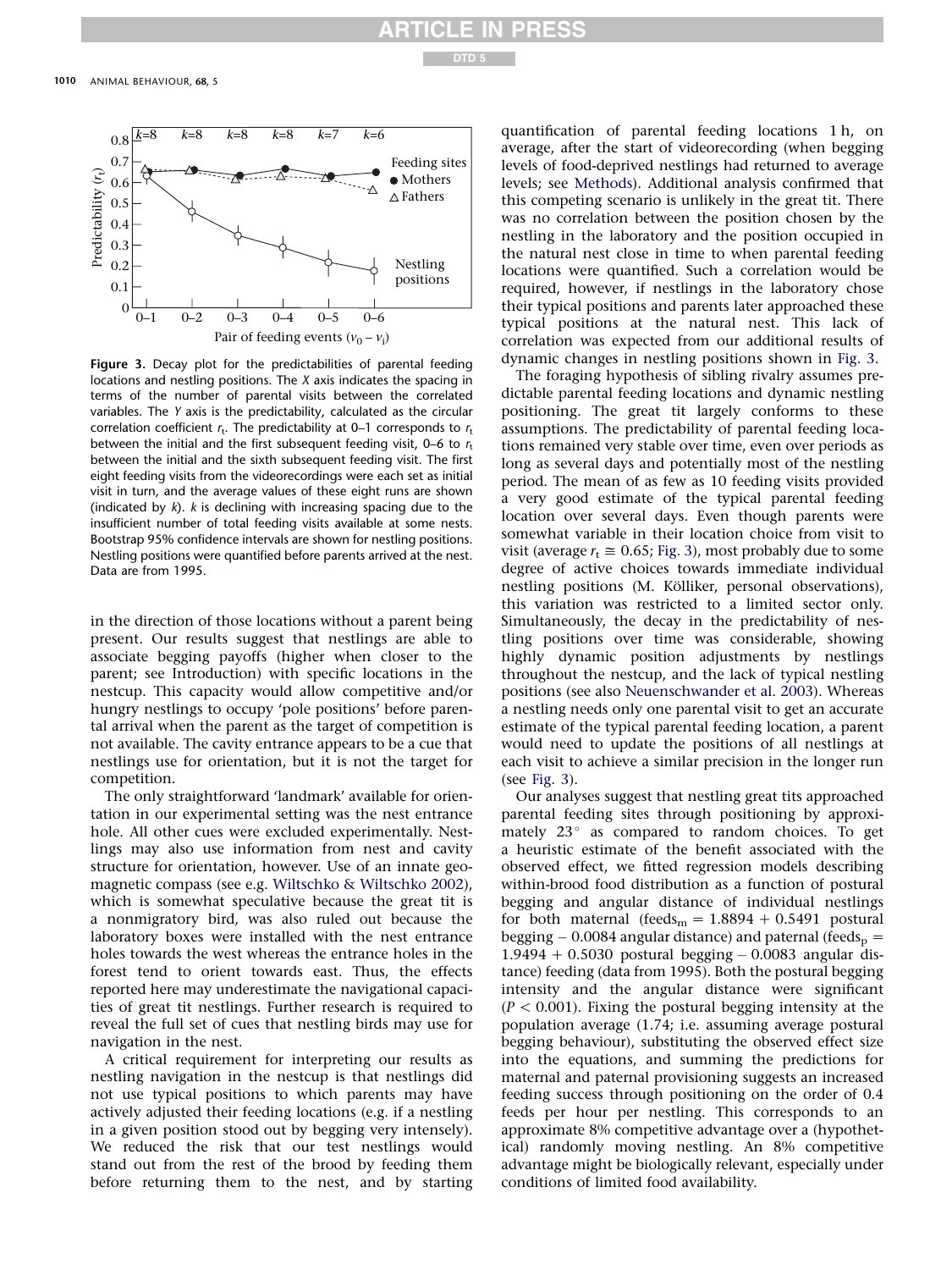

<span id="page-6-0"></span>This reasoning raises the question as to how the ability of great tit nestlings to approach parental feeding locations is expressed in real broods where choices are not as free as in our laboratory trials. It is conceivable that nestlings may use their ability for directional positioning in a condition-dependent manner (i.e. only when hunger trespasses a certain level). Such a system would result in a dynamic, hunger-driven turnover of nestlings at favourable positions. In addition, competitive ability might interact with hunger (Gottlander 1987; Price et al. 2002), skewing nestling positioning and parental food allocation under conditions of low food availability (i.e. when competitive nestlings stay hungry enough to maintain a favourable position) and equalizing nestling positioning and food allocation when food is plentiful (i.e. when more competitive nestlings get easily satiated and have higher marginal gains in inclusive fitness by allowing access to a more hungry sibling; e.g. [Mock &](#page-7-0) [Parker 1997\)](#page-7-0).

It is commonly argued that, in cavity-nesting birds, parents are constrained to feed from the nest entrance hole (e.g. [Leonard et al. 1994; Kacelnik et al. 1995;](#page-7-0) Leonard & Horn 1996; Lotem 1998; Rodríguez-Gironés [et al. 2001](#page-7-0)). Great tit parents differ widely in their feeding locations, with an overall tendency to feed from the rear of the nest (Fig. 2; Kölliker et al. 1998), and mothers and fathers tend to feed from distinct locations on the nest rim (this study; Kölliker et al. 1998). Thus, cavity nesting per se does not explain stability of parental feeding locations in cavity-nesting birds nor make the entrance hole the target of competition between nestlings. Stable feeding locations may actually be beneficial to parents because such a habit allows them to save time and to transfer food efficiently (e.g. Rodríguez-Gironés et al. 2001). This benefit may come at the cost of losing some control over food allocation by creating selection on nestlings to exploit parental predictability through learning and optimal foraging. These arguments suggest that parent birds may actively choose their feeding locations. Their choices may be influenced or constrained by a number of factors such as nest structure [\(Ostreiher 2001\)](#page-7-0), external ecological factors, the competitive situation in the brood (Kilner 2002), the age of the nestlings (i.e. older nestlings may be more able to block the nest entrance hole; [Litovich &](#page-7-0) [Power 1992; Kilner 2001](#page-7-0)), and/or the feeding location of the other parent (Kölliker et al. 1998). Additionally, parents may not just stick to their habit and accept passively the outcome of scramble competition between their offspring (Davis et al. 1999), but may actively modulate the begging payoffs associated with certain positions in the nestcup (Kölliker et al. 1998). They may adjust their feeding locations to each other, which may affect the overall level of sibling rivalry in the brood (Kölliker et al. 1998; Lessells 2002), and/or each parent may establish independent competition rules for access to their respective 'begging patches' (Kölliker et al. 1998), for example, by active choices limited within a small sector around their typical feeding sites. Thus, nestling positioning may not be pure scrambling for access to passive parents because parents actively set up and modify rules under which nestlings have to forage.

#### Acknowledgments

We thank Martin Brinkhof and Philipp Heeb for their help during field work, Aneil Agrawal, Butch Brodie, Scott Forbes, Liz Lehman, Ben Ridenhour and anonymous referees for their helpful comments, and the attendants of the Brodie Lab meeting for discussion. The study was supported financially by the Swiss National Science Foundation (grant number 31-43570.95 to H.R., postdoctoral fellowship to M.K.) and was conducted under the permission of the Office of Agriculture of the Canton of Bern, Switzerland.

#### References

- Batschelet, E. 1981. Circular Statistics in Biology. London: Academic Press.
- Bengtsson, H. & Rydén, O. 1981. Development of parent-young interaction in asynchronously hatched broods of altricial birds. Zeitschrift für Tierpsychologie, 56, 255-272.
- Budden, A. E. & Wright, J. 2001. Begging in nestling birds. Current Ornithology, 16, 83–118.
- Chernick, M. R. 1999. Bootstrap Methods: a Practitioner's Guide. New York: J. Wiley.
- Davis, J. N., Todd, P. M. & Bullock, S. 1999. Environment quality predicts parental provisioning decisions. Proceedings of the Royal Society of London, Series B, 266, 1791-1797.
- Fisher, N. I. 1993. Statistical Analysis of Circular Data. Cambridge: Cambridge University Press.
- Fisher, N. I. & Lee, A. J. 1983. A correlation coefficient for circular data. Biometrika, 70, 327–332.
- Godfray, H. C. J. 1991. Signalling of need by offspring to their parents. Nature, 352, 328–330.
- Gottlander, K. 1987. Parental feeding behaviour and sibling competition in the pied flycatcher Ficedula hypoleuca. Ornis Scandinavica, 18, 269–276.
- Greig-Smith, P. 1985. Weight differences, brood reduction, and sibling competition among nestling stonechats Saxicola torquata (Aves: Turdidae). Journal of Zoology, 205, 453–465.
- Kacelnik, A., Cotton, P. A., Stirling, L. & Wright, J. 1995. Food allocation among nestling starlings: sibling competition and the scope of parental choice. Proceedings of the Royal Society of London, Series B, 259, 259–263.
- Kedar, H., Rodríguez-Gironés, M. A., Yedvab, S., Winkler, D. W. & Lotem, A. 2000. Experimental evidence for offspring learning in parent–offspring communication. Proceedings of the Royal Society of London, Series B, 267, 1723–1727.
- Kilner, R. 1995. When do canary parents respond to nestling signals of need? Proceedings of the Royal Society of London, Series B, 260, 343–348.
- Kilner, R. M. 2001. A growth cost of begging in captive canary chicks. Proceedings of the National Academy of Sciences, U.S.A., 98, 11394–11398.
- Kilner, R. M. 2002. Sex differences in canary (Serinus canaria) provisioning rules. Behavioral Ecology and Sociobiology, 52, 400–407.
- Kölliker, M., Richner, H., Werner, I. & Heeb, P. 1998. Begging signals and biparental care: nestling choice between parental feeding locations. Animal Behaviour, 55, 215–222.
- Kölliker, M., Brinkhof, M. W. G., Heeb, P., Fitze, P. & Richner, H. 2000. The quantitative genetic basis of offspring solicitation and parental response in a passerine bird with biparental care. Proceedings of the Royal Society of London, Series B, 267, 2127–2132.